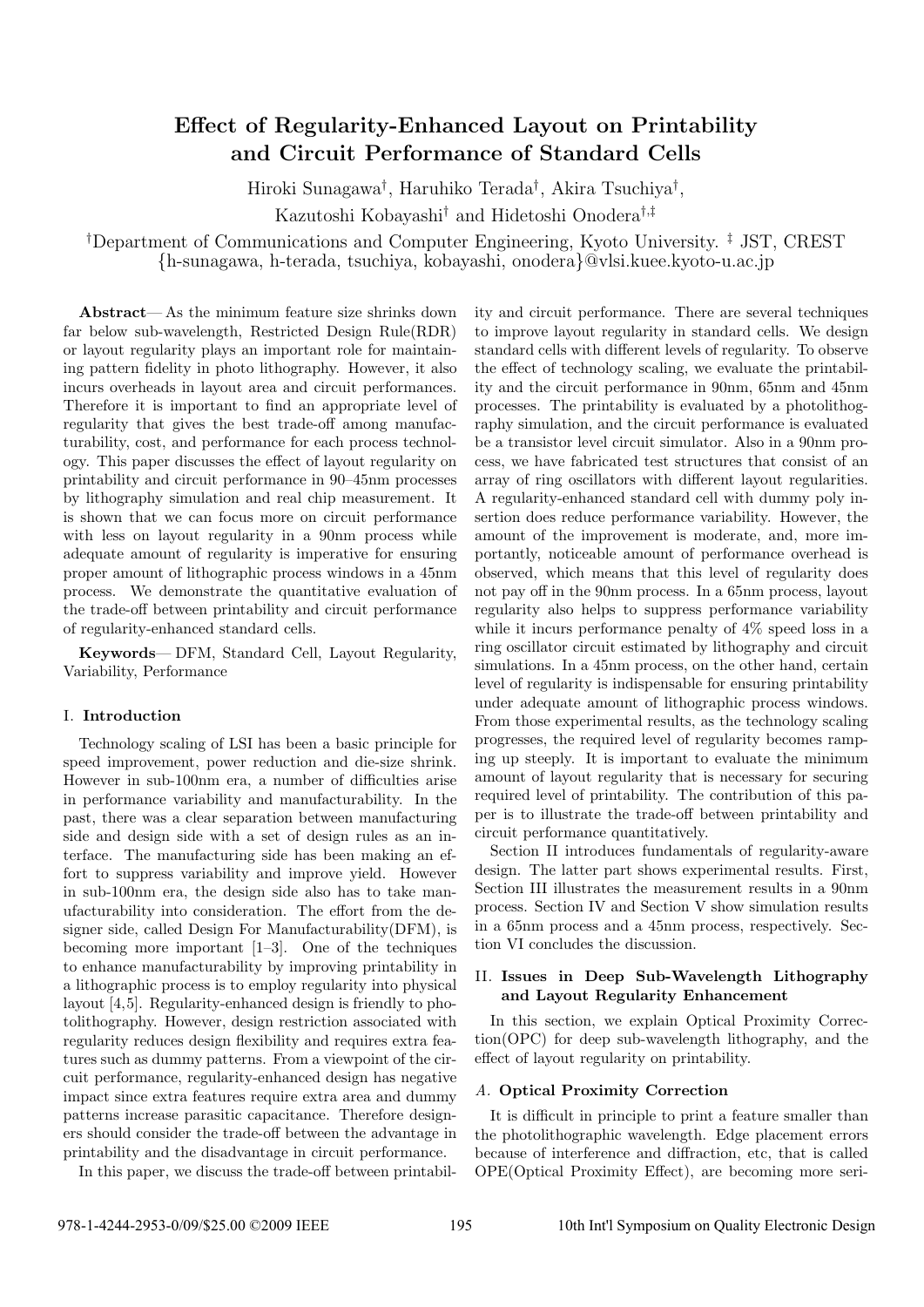

Fig. 1. Test pattern to evaluate the effect of gate poly pitch.

ous. The method of mask preparation for correcting OPE is called OPC(Optical Proximity Correction). In sub-100nm era, OPC is indispensable. The complexity of OPC processing and the amount of mask data after OPC increase explosively as technology goes into deep sub-wavelength region. Also, the ability of pattern collection becomes decrease. It is expected that the reduction of layout complexity by introducing regularity is one of essential methods for ensuring printability while maximally exploiting OPC.

## *B.* **Regularity-Enhanced Layout**

Introduction of layout regularity can be an effective method for improving printability. In this paper, we focus on the layout regularity of polysilicon patterns that has the primal effect on transistor performance. For the enhancement of polysilicon patterns, we consider arranging them in a single pitch and removing jogs. Those effects are discussed in the following paragraphs.

#### **Effect of Gate Pitch**

Single gate pitch is favorable in many manufacturing stages. We show that the pitch of gate forming polysilicon has a direct effect on gate length variation.

Using a test structure shown in Fig. 1, we examine the effect of irregular pitch by lithography simulation in a 65nm process [6]. There are two groups of arrayed polysilicon patterns with the contacted pitch of 0.26*µ*m. First, setting the separation of two groups to the contacted pitch, we evaluate the gate length of the single pitch pattern as a function of defocus by lithography simulations. We then set the separation to  $0.51\mu$ m and evaluate the effect of the pitch-break. The gate length of Target A and Target B are simulated as functions of defocus. Fig. 2 shows the result. As the amount of defocus increases, the gate length gradually decreases. Thanks to the OPC, the gate length of the uniform pattern and that of Target B are almost identical. However, the gate length of Target A at the edge of the group exhibits larger fluctuation which indicates degradation in susceptibility to defocus. Next, we evaluate the effect of separation length on the gate length of Pattern A. Fig. 3 shows the gate length of Pattern A as a function of defocus with several values of the separation. When



Fig. 2. Simulation results of the effect of pitch irregularity.



Fig. 3. Simulated gate width of the pattern that faces the separation under different separation length.

the separation is less than  $0.36\mu$ m, the gate length variation is smaller than the case of the single pitch (separation  $= 0.26 \mu m$ ). However, when the separation is greater than  $0.36\mu$ m, the gate length variation increases rapidly with the defocus. It can be seen that pattern pitch has a direct effect on printability and regular pitch is effective for enhancing manufacuturability.

## **Effect of Poly Jog**

The width of printed polysilicon patterns, especially at jogs and line ends, is susceptible to variation. If these patterns exist on or near diffusion area, the variability of the poly-pattern directly leads to gate length variation. It is therefore effective to remove jogs and spots where pattern width changes and to keep these spots as far away from diffusion.

# III. **Measurement in a 90nm Process**

In this section, we show measurement results in a 90nm process. Three types of standard cells with different levels of regularity are designed. These cells are embedded in an array of ring oscillators. From measured oscillation frequencies and their variances, we can evaluate the effect of regularity on the performance and its variance of the circuit.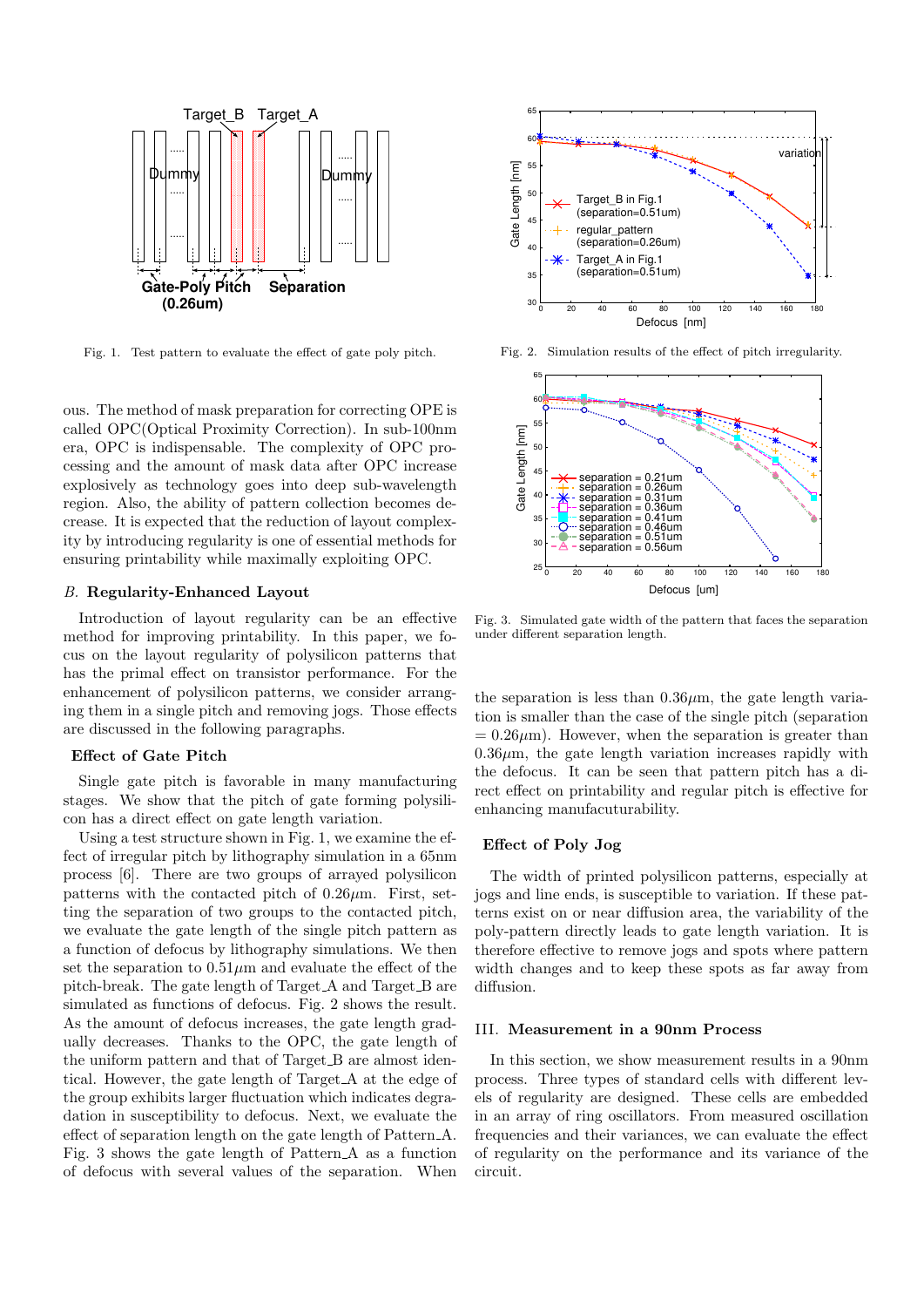



Fig. 5. Layout of NAND2-jogdum

Fig. 4. Layout of NAND2-jog



Fig. 6. Layout of NAND2-regular

# *A.* **NAND2 with Different Layout Regularity**

We introduce three layouts of a two-input NAND gate. To evaluate the effect of regularity, each layout is configured as follows.

# **NAND2-jog(Fig. 4)**

In this cell, no design restriction for regularity is employed. Gate pitch is irregular and jogs are allowed with minimized diffusion area.

# **NAND2-jogdum(Fig. 5)**

In this cell, dummy polysilicons are inserted so that poly gates of PMOS transistors have a single pitch. Dummy polysilicons are expected to improve printability, although they increase parasitic capacitance.

## **NAND2-regular(Fig. 6)**

In this cell, all the pitches of polysilicon patterns are designed to be identical. Dummy polysilicons are used and the jog of the polysilicon is prohibited.

## *B.* **Chip Fabrication**

We have designed a test structure for variability characterization in a 90nm process. Figs. 7 shows the layout structure of the test chip. The chip contains two arrays



Fig. 7. Layout Screenshot of a Chip and Conceptual Layout of a Chip



Fig. 8. Distribution of oscillation frequency

TABLE I WID AND D2D VARIATIONS OF OSCILLATION FREQUENCIES  $(CHP#1)$ 

| RO-type                      |       | jogdum | regular |
|------------------------------|-------|--------|---------|
|                              | jog   |        |         |
| $\text{WID-}\mu[\text{MHz}]$ | 660.1 | 642.6  | 633.7   |
| $WID-\sigma[MHz]$            | 7.5   | 7.5    | 6.3     |
| $D2D-\mu[MHz]$               | 653.4 | 637.9  | 622.6   |
| $D2D-\sigma[MHz]$            | 20.2  | 19.4   | 19.1    |

of 15 by 15 tiles, occupying a  $1.3 \times 1.2$   $mm^2$  area. Each tile includes 22 ring oscillatiors including three 19-stage NAND2 oscillators with different levels of regularity shown in Figs.  $4 - 6$ . Therefore, 450 identical ring oscillators are placed regularly on a chip. In this paper, we write RO-jog, RO-jogdum and RO-regular as the ring oscillator made by NAND2-jog, NAND2-jogdum and NAND2-regular, respectively.

#### *C.* **Experimental Results**

We have measured 37 chips taken from a wafer. From the distribution of 450 oscillation frequencies for a chip, we can evaluate within-die(WID) variability. From the distribution of 37 mean oscillation frequencies for each chip, we can obtain die-to-die(D2D) variability.

Fig. 8 shows an example of the distribution of WID oscillation frequencies for RO-jog, RO-jogdum and RO-regular circuits. Table I compares the amount of within-die(WID) variation and die-to-die(D2D) variation for the three circuits. The standard deviation ( $\sigma$ ) of RO-regular is 16% smaller than that of RO-jog. However, the mean frequency  $(\mu)$  of RO-regular is 4.0% smaller than that of RO-jog. ROjogdum does not improve the standard deviation, whereas degrades the oscillation frequency by 2.7%. As shown in Fig. 8, the strong regularity of single pitch enforcement with dummy insertion has negative effect on the performance while reducing the variability moderately. It means that, in 90nm process, the strong level of regularity is not necessary.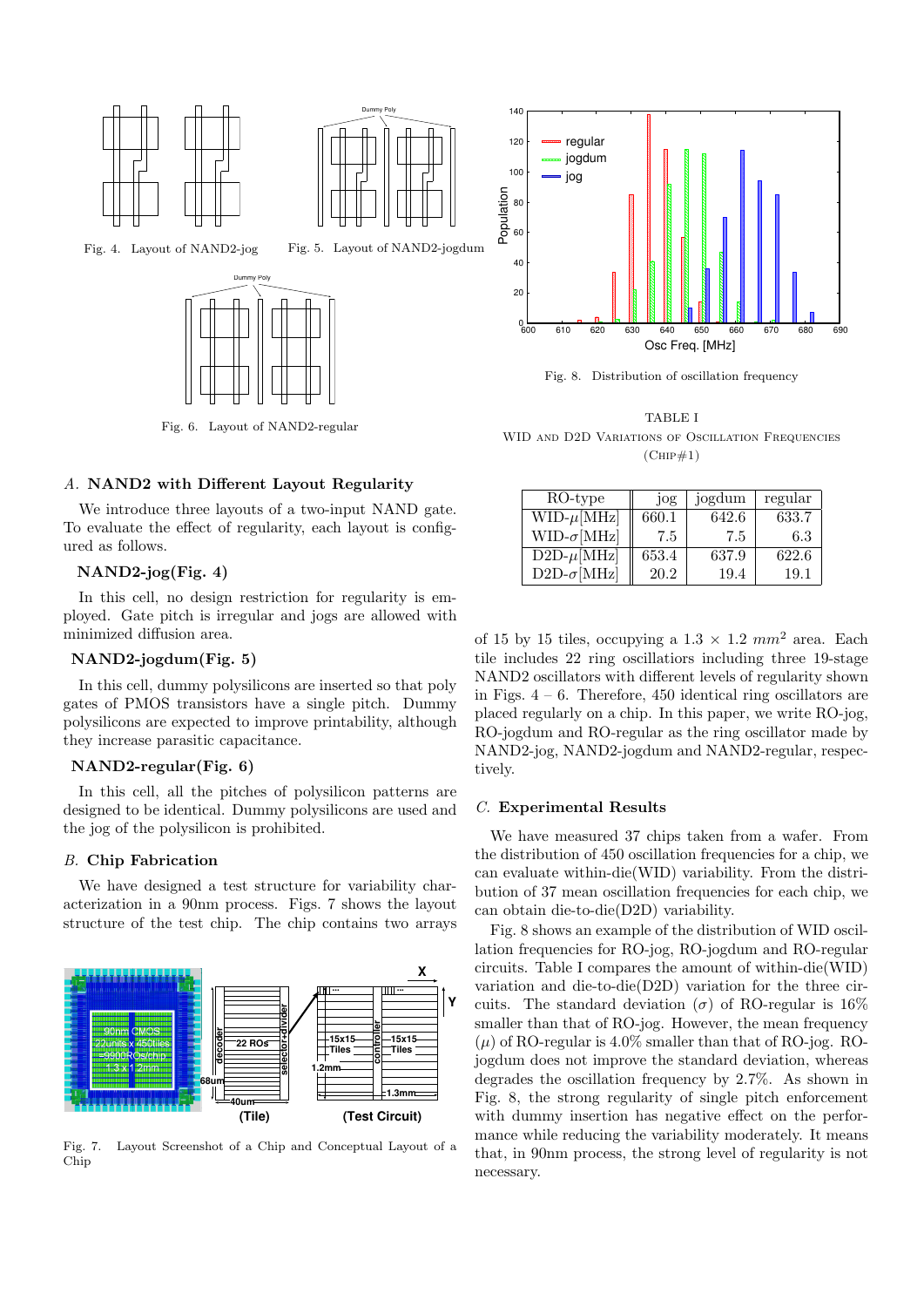

Fig. 9. approximate model of gate



Fig. 10. Leakage of PMOS of two-input NAND



Fig. 11. Leakage of NMOS of two-input NAND

#### IV. **Evaluation in a 65nm process**

From Section III, the performance overhead of regularityenhanced cells are noticeable and the regularity is less effective in the 90nm process. In this section, we evaluate regularity-enhanced cells in a 65nm process by lithography and circuit simulation.

### *A.* **Evaluation by Lithography Simulation**

To discuss the effect of layout regularity, we evaluate the printability by a lithography simulation.

## **Simulation Setup**

It is not favorable to do lithography simulation only one cell separately, because exposed cells could be affected by the neighboring pattern. In the lithography simulation, we make an array of cells in a 3*×*3 matrix, and evaluate



Fig. 12. Concept of ring oscillator circuit considering load capacitance

the center cell after exposure. We use the average leakage current of each P/N transistors of NAND2 as evaluation measures. Leakage current is appropriate to evaluate gate length variation since it increase exponentially according to the inverse of gate length.

Generally, an edge of a printed pattern fluctuates according to its own and surrounding layouts, and therefore gate length varies inside a transistor. In leakage current calculation, we approximate the transistor under evaluation as a collection of small transistors as shown in Fig. 9 [7]. We estimate the amount of leakage current as a function of defocus. When the fluctuation of gate length reaches to *±*15%, we assume that hotspots (pattern degradations) have arisen, and it is impossible to fabricate correct patterns.

#### **Results of Lithography Simulation**

Figs. 10 and 11 show the leakage current of PMOS and NMOS transistors respectively. NAND2-jogdum have hotspots above the defocus of 75 nm. Hotspots of NAND2jog and NAND2-regular arise at the defocus of 100 nm. Leakage current increases in accordance with the defocus because the gate length decreases as indicated in Figs. 2 and 3. The increased leakage currents of NAND2-regular and NAND2-jogdum are less than that of NAND2-jog. For example, at the defocus of 100 nm, PMOS leakage current of NAND2-regular is about 20% smaller than that of NAND2-jog. That of NAND2-jogdum is almost the same as that of NAND2-regular, because the gate poly is very close to the nearby polys. However the pattern of NAND2 jogdum has a difficulty in printability even with strong OPC. From these results, we verify that regularity improves printability and robustness to defocus in the 65nm process, although the effect is not remarkable.

## *B.* **Effect on Circuit Performance**

Delay of regularity-enhanced cells may increase due to the parasitic capacitance. Circuit performance degradation negates the merit of technology scaling down. Dummy poly insertion introduces two types of parasitic capacitance; between dummy and nearby poly, between dummy and ground. We estimate how these capacitances influence circuit performance.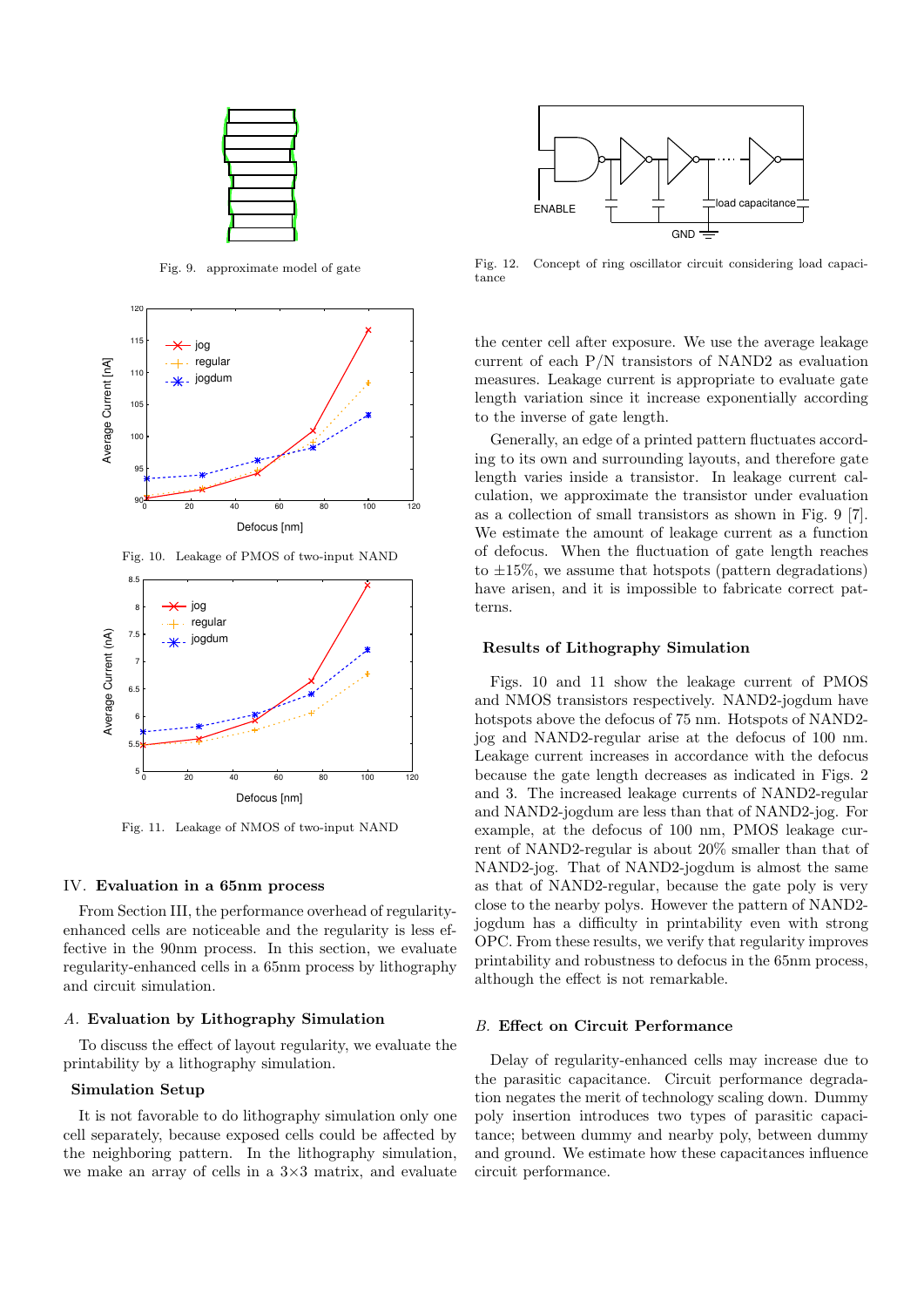

Fig. 13. RO simulation considering parasitic capacitance

#### **Simulation Setup**

We obtain the circuit delay from a 19-stage Ring-Oscillator(RO) simulation using NAND2 in Sec.III-A. We extract a netlist with parasitics from the Ring-Oscillator(RO) array layout. Moreover, a load capacitance is added to each stage in the RO (Fig. 12)that represents an output loading appears in an actual circuit. We simulate the delay of each circuit as a function of load capacitance. The delay is normalized to that of NAND2-jog which is the fastest circuit with the least parasitics.

#### **Results of Circuit Simulation**

Fig. 13 shows the simulated delay as a function of load capacitance. The performance of NAND2-jogdum RO degrades 2% in maximum and that of NAND2-regular RO degrades 4% in maximum when no load capacitance is added. In other words, inserting dummy increases delay by 2% and diffusion area expansion increases delay by 2%. In a real circuit other than ROs, each gate would drive more than a single gate. In this process, for example, fan-out of four corresponds to 5 fF. In that case, performance overhead of NAND2-jogdum and NAND2-regular decreases to 1.5% and 0.5%, respectively.

From the discussion above, the regularity is effective to improve printability. Thus the regularity-enhanced cell is a design option in this 65nm process.

# V. **Regularity-Enhanced Design in a 45nm Process and Beyond**

From the discussion in the previous section, the regularity-enhanced cells are effective to improve printability in the 65nm process. This section focuses on more advanced process. We evaluate the relationship between printability and circuit performance in a 45nm process.

# *A.* **D-Flip-Flop (D-FF) with Different Layout Regularity**

The layout under investigation is a D-Flip-Flop (D-FF), because, in general, the total size and power consumption of D-FFs in a chip account for more than 30% of the whole circuit in our experience. Also, it has a complex layout



Fig. 16. Layout of DFF-ultra-reg

and therefore it is adequate to use as a test vehicle for evaluating the effect of layout regularity.

We have designed three DFF layouts with different levels of regularity. These three layouts are designed under design rules of a 90nm process with a few exception for the third layout, and converted to a 45 nm process by shrinking all geometry to half. Then OPC/Lithography simulation is conducted using an optical model for the 45nm process.

## **DFF-standard(Fig. 14)**

It is a conventional design of D-FF for a 90nm process. It is designed to minimize area. Dense gate poly results in irregular pitches with less regularity.

# **DFF-regular(Fig. 15)**

It contains single-pitched poly patterns only. Its layout has a moderate level of regularity. It has 8% larger area than DFF-standard and contains 8 vias in a cell. Minimum number of Metal 2 wires are used for completing within-cell routing.

# **DFF-ultra-reg (Fig. 16)**

In this layout, polysilicon patterns has a single pitch and a single orientation, by eliminating jogs and also by removing contact-enclosures which could be achievable in a 45nm process. It has 8% larger area than DFF-standard and contains 16 vias in a cell. It maintain high level of regularity for polysilicon patterns but Metal 2 wires are widely used in a cell for completing within-cell routing.

#### *B.* **Lithography Simulation**

In this lithography simulation, we evaluate the effect of regularity by the gate- length variation. We calculate the average gate-length of 24 transistors in the cell, and obtain mean and standard deviation. At the same time we calculate standard deviation of gate-length within each transistor  $(\sigma$ -WIT). When the fluctuation of gate-length inside a